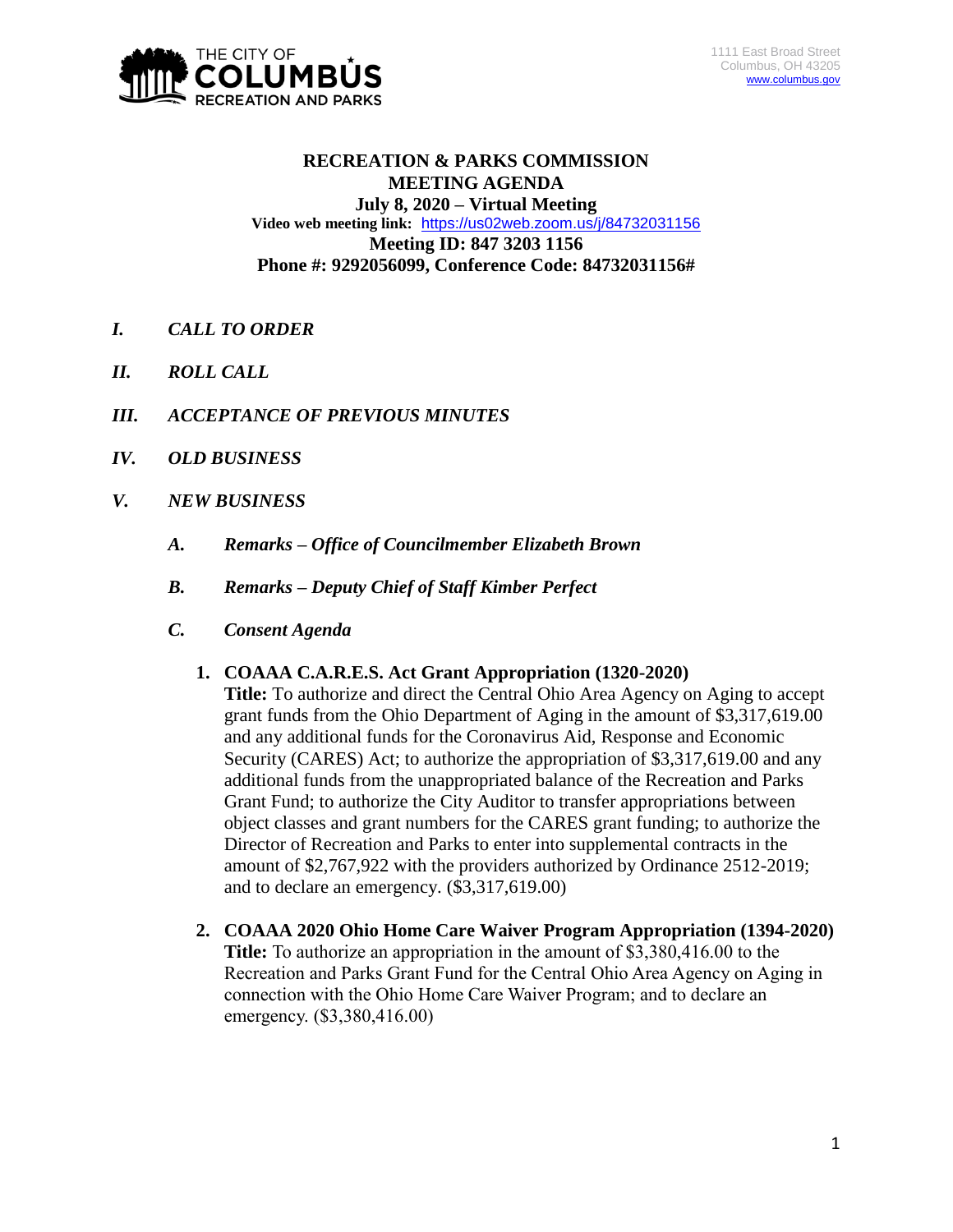

## **3. COAAA 2020 Passport Funding Appropriation (1395-2020)**

**Title:** To authorize an appropriation in the amount of \$83,242,000.00 within the Recreation and Parks Grant Fund for the Central Ohio Area Agency on Aging to provide home care and assisted living services to older adults in connection with the Pre Admission Screening System Providing Options and Resources Today (PASSPORT) Medicaid Waiver Program in Central Ohio; and to declare an emergency. (\$83,242,000.00)

#### **4. COAAA 2020 Passport & Assisted Living Contracts (1396-2020)**

**Title:** To authorize and direct the Director of Recreation and Parks to enter into various contracts for the provision of Pre Admission Screening System Providing Options and Resources Today (PASSPORT) home care and assisted living services for older adults in Central Ohio; to authorize the expenditure of \$60,500,000.00 from the Recreation and Parks Grant Fund; and to declare an emergency. (\$60,500,000.00)

#### **5. Subfund for City's Special Purpose Fund (1596-2020)**

**Title:** To authorize the City Auditor, on behalf of the Recreation and Parks Department, to create a new subfund within the City's Special Purpose Fund to account for funds received for various green incentives; and to declare an emergency. (\$0)

## *D. Administration Agenda*

## **6. Olentangy Trail – Northmoor to Clinton Como (1319-2020)**

**Title:** To authorize and direct the Director of the Recreation and Parks Department to accept a grant from the Mid-Ohio Regional Planning Commission, and to enter into contract with American Structurepoint to provide professional design services for the Olentangy Trail---Northmoor to Clinton Como, to authorize an expenditure of \$271,252.00 from the Recreation and Parks Voted Bond Fund; and to declare an emergency.

Request for Proposals were advertised through Vendor Services, in accordance with City Code Section 329, on April 14, 2020, and received by the Recreation and Parks Department on May 6, 2020. Proposals were received from the following companies:

| Company                            | <b>Status</b> | Amount* |
|------------------------------------|---------------|---------|
| Burgess and Niple (Columbus)       | (MAJ)         | N/A     |
| EL Robinson (Columbus)             | (MAJ)         | N/A     |
| Carpenter/Marty (Columbus)         | (MAJ)         | N/A     |
| <b>JMT</b> Company (Columbus)      | (MAJ)         | N/A     |
| American Structurepoint (Columbus) | (MAJ)         | N/A     |
| MS Consultants (Columbus)          | (MAJ)         | N/A     |

In accordance with City Code, a selection team evaluated the proposals and recommended American Structurepoint be selected to perform the work. The firm was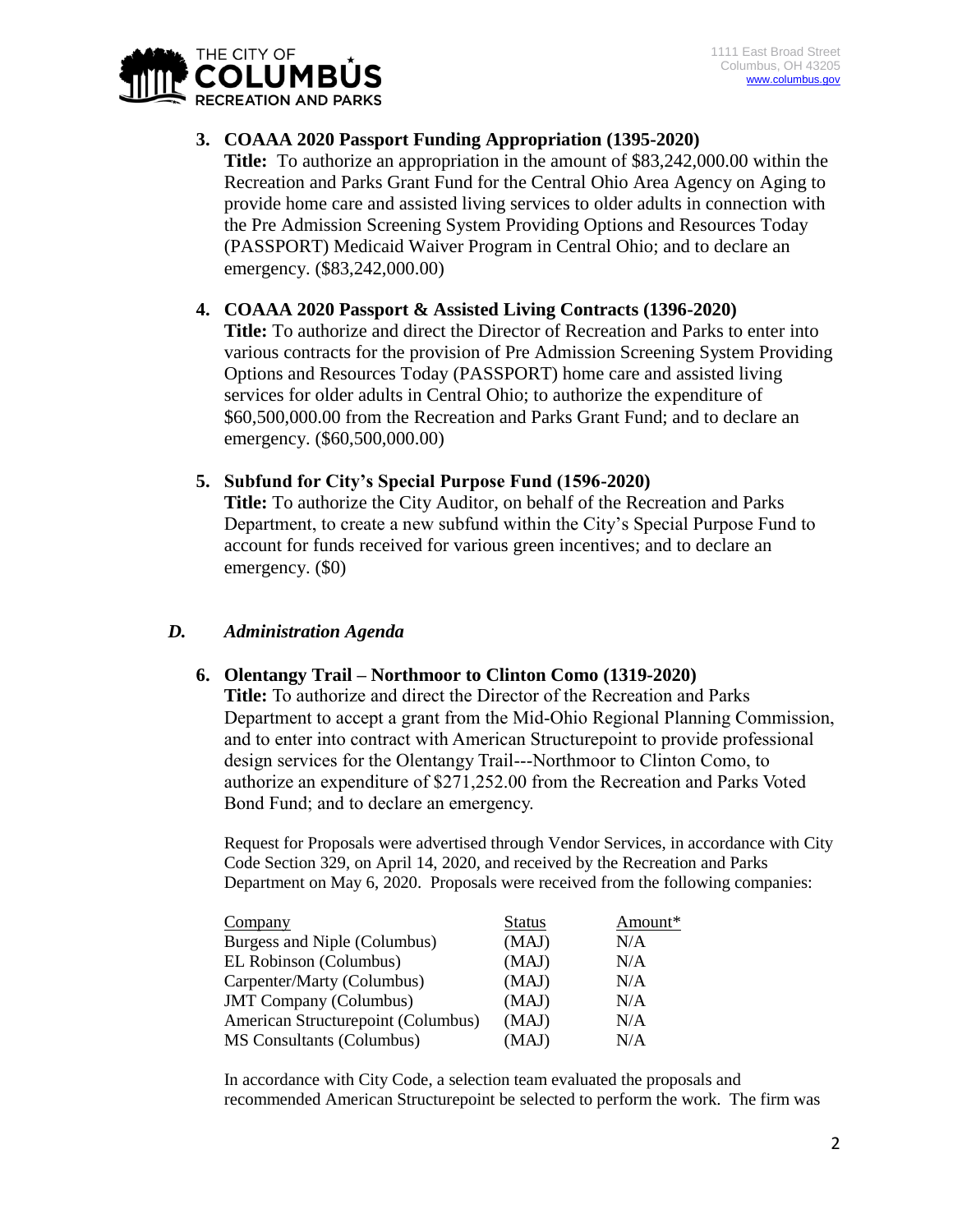

chosen based on their reference projects, experience, qualifications, availability, timeline, and project approach. 95% of the work will be performed in their Columbus office.

\*Note, design contracts are quality based selections and not based on price. Costs were not requested nor where they part of this evaluation.

## **7. Acquisition of Columbus City School Properties (1543-2020)**

**Title:** To authorize and direct the Director of the Recreation and Parks Department to enter into a purchase contract with Columbus City Schools (CCS) to acquire some or all of the following parcels; to authorize the expenditure of \$1,990,000.00; and to declare an emergency. (\$1,990,000.00)

| PID # $010-033923$ | Douglas Alternative Elementary School, 51 South Douglas Street |
|--------------------|----------------------------------------------------------------|
| $PID # 010-113466$ | Stockbridge Elementary School, 3350 South Champion Avenue      |

#### **8. Goodale Park UIRF Improvements 2020 (1600-2020)**

**Title:** To authorize and direct the Director of the Recreation and Parks Department to enter into contract with OHM Advisors to provide architectural, surveying and engineering services for the Goodale Park Improvements Project; to authorize an expenditure of \$55,000.00 from the Recreation and Parks Voted Bond Fund 7702; and to declare an emergency. (\$55,000.00)

RFP's were sent to our pre-qualified consultants listed above for staff augmentation services, in accordance with City Code Section 329, on May 14, 2019 and received by the Recreation and Parks Department on May 20, 2019. This project falls under that selection but is being legislated to utilize UIRF funds for the design.

| <b>Status</b> | Amount* |
|---------------|---------|
| <b>MAJ</b>    | N/A     |
| <b>MAJ</b>    | N/A     |
| <b>MAJ</b>    | N/A     |
| MBE)          | N/A     |
|               |         |

In accordance with City Code, a selection team evaluated the proposals and recommended OHM Advisors be selected to perform the work. The firm was chosen based on their referenced projects, experience, qualifications, availability, timeline, and project approach.

\*Note, design contracts are quality based selections and not based on price. Costs were not requested nor where they part of this evaluation.

#### **9. Greenlawn Dam Safety Barrier (1601-2020)**

**Title:** To authorize and direct the Director of the Recreation and Parks Department to enter into contract with Righter Company, Inc. for the Greenlawn Dam Safety Barrier; to authorize an expenditure of \$208,390.00 from the Recreation and Parks Voted Bond Fund; and to declare an emergency. (\$208,390.00)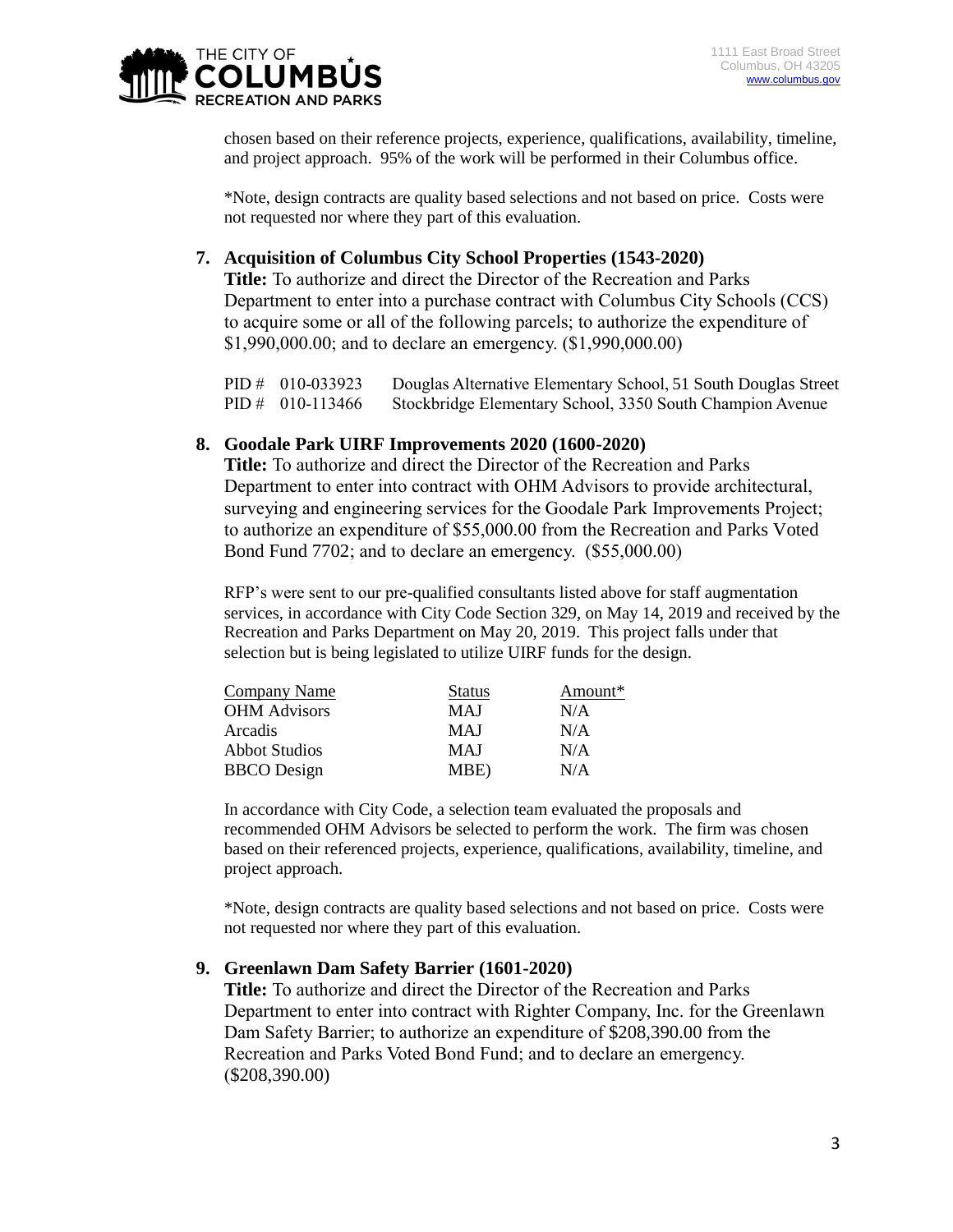

Proposals were advertised through Vendor Services, in accordance with City Code Section 329, on June  $11<sup>th</sup>$ , 2020 and received by the Recreation and Parks Department on June  $25^{\text{th}}$ , 2020.

| Company Name          | <b>Status</b> | Amount       |
|-----------------------|---------------|--------------|
| Righter Company, Inc. | MAJ           | \$183,390.00 |

After reviewing the bids that were submitted, it was determine that Righter Company, Inc. was the lowest and most responsive bidder.

Righter Company, Inc. and all proposed subcontractors have met code requirements with respect to prequalification, pursuant to relevant sections of Columbus City Code Chapter 329.

#### **10. IGS/TSS Agreement – Linden Community Center Solar Panels (1602-2020)**

**Title:** To authorize and direct the Director of the Recreation and Parks Department to accept a donation from IGS Solar to provide material and labor to install solar panels on the Linden Community Center of Opportunity; to enter into a 10-year maintenance agreement valued at \$9,000.00 over the 10-year warranty term with Third Son Solar (TSS) in accordance with the sole source procurement provision of the City of Columbus Code 329.19.E to provide required annual preventative maintenance; and to declare an emergency.

#### **11. Barack Community Center Kitchen CDBG Improvements (1608-2020)**

**Title:** To authorize and direct the Director of the Recreation and Parks Department to enter into contract with OHM Advisors to provide architectural, and engineering services for the Barack Community Center Kitchen CDBG Improvements; to authorize an expenditure of \$36,000.00 from the Community Development Block Grant (CDBG) fund for the South Side neighborhood; and to declare an emergency. (\$36,000.00)

RFP's were sent to our pre-qualified consultants listed above for staff augmentation services, in accordance with City Code Section 329, on May 14, 2019 and received by the Recreation and Parks Department on May 20, 2019. This project falls under that selection but is being legislated to utilize the 2020 CDBG funds for the design.

| Company Name         | <b>Status</b> | Amount* |
|----------------------|---------------|---------|
| <b>OHM</b> Advisors  | MAJ           | N/A     |
| Arcadis              | MAJ           | N/A     |
| <b>Abbot Studios</b> | MAJ           | N/A     |
| <b>BBCO</b> Design   | <b>MRE</b>    | N/A     |
|                      |               |         |

In accordance with City Code, a selection team evaluated the proposals and recommended OHM Advisors be selected to perform the work. The firm was chosen based on their referenced projects, experience, qualifications, availability, timeline, and project approach.

\*Note, design contracts are quality based selections and not based on price. Costs were not requested nor where they part of this evaluation.